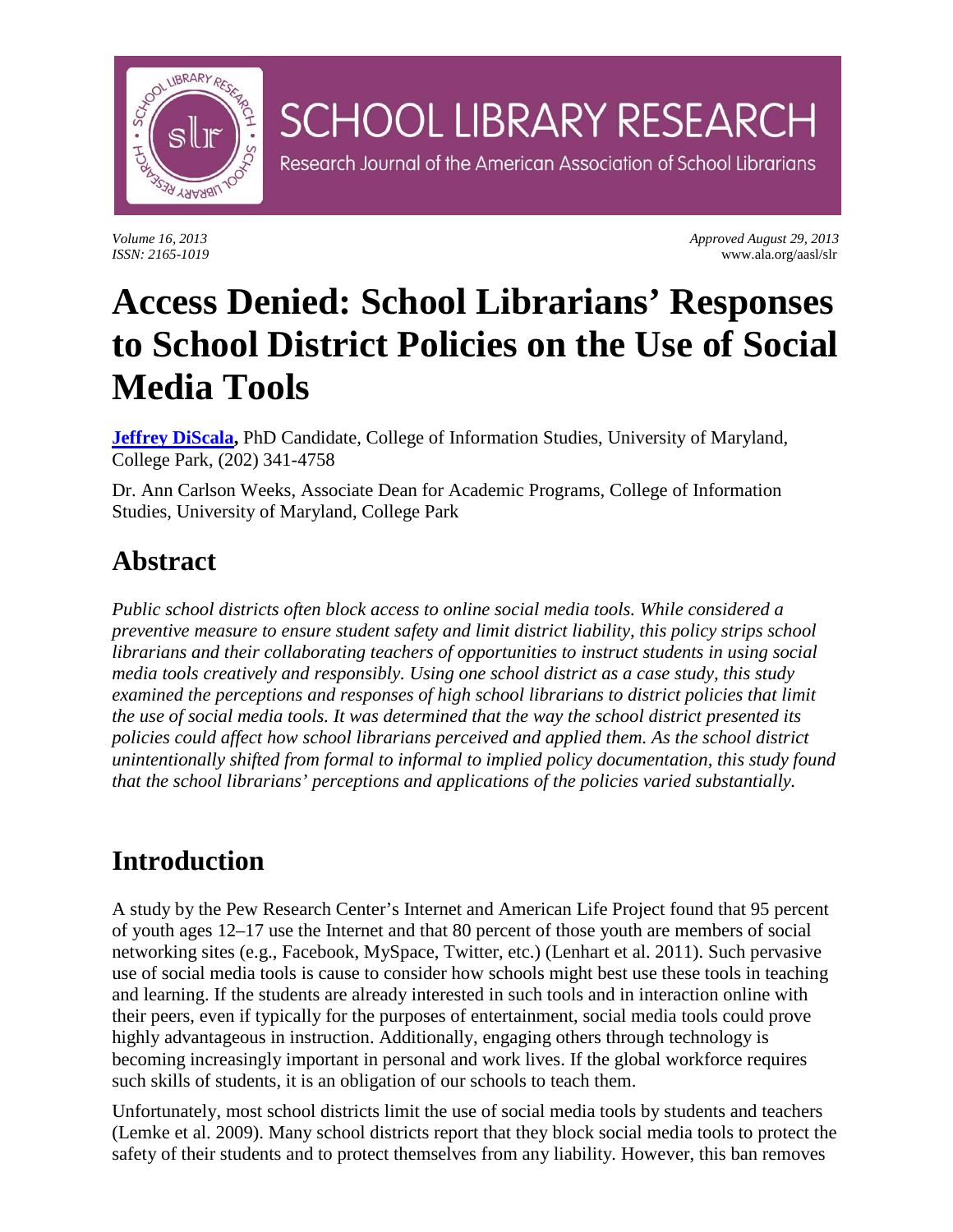the opportunity for instruction in the ethical and responsible use of such tools. Amanda Lenhart and her colleagues (2011) found that nearly half of all youth put themselves at risk online by lying about their age to access social networking sites (SNS) and by sharing their passwords with a friend or significant other.

The school library is an ideal place for students to receive instruction in the appropriate use of social media and to gain the skills necessary for future work. The American Association of School Librarians emphasizes that learning has a social context and that "students need to develop skills in sharing knowledge and learning with others, both in face-to-face situations and through technology" (AASL 2007, 3).

Little research has focused on how school librarians use social media tools. While many accounts of ways in which social media tools could *potentially* be used in the school library can be found, little information is available about how school librarians *actually* are using them. In addition, minimal research has focused on the specific obstacles school librarians face in integrating social media tools into teaching and learning. In particular, there has been little focus on the policies that block use of social media in school libraries. In this research, we asked the following exploratory research question:

*How do high school librarians perceive and respond to school district policies that prohibit the use of social media tools?*

The scope of the study was limited to high school librarians because students at this level are the most likely to use social media tools. Social media sites often exclude youth under the age of thirteen, and, for this reason, we determined that school librarians in elementary schools were less likely to use social media tools for teaching and learning.

### **Background**

In this study, we defined social media tools as websites that include Web 2.0 capabilities and focus on user-generated content. Andreas M. Kaplan and Michael Haenlein (2010) have referred to Web 2.0 as a specific update in Web functionality that allows users to *interact* with other individuals online, rather than just *view* static content. In the case of social media tools, the primary use of this interactive functionality is to post, remix, and discuss user-generated content. Users publish this content publicly, show a certain amount of creative effort, and do not publish the content professionally or commercially. This definition eliminates e-mail and instant messaging (which are not public activities), mere replication of existing content (e.g., copying and pasting newspaper items into a blog), and all content created strictly for commercial purposes.

#### **Use of Social Media Tools by Youth**

Understanding how young people use social media tools is important in suggesting how we can use such tools in teaching and learning in the school library. Literature on this topic focuses primarily on individuals from the age of twelve to eighteen (Ahn 2011). The Children's Online Privacy Protection Act of 1998 (COPPA) restricts the use of social media websites by children up to age twelve (Davis 2010). As a result, little research or literature exists about the use of social media tools by children in elementary schools.

While little research has been done on how students use social media tools in school libraries, studies have been done on how youth are using social media inside and outside the classroom (Ahn 2011; Boyd 2008; Lenhart et al. 2010; Subrahmanyam et al. 2008; Valkenburg, Peter, and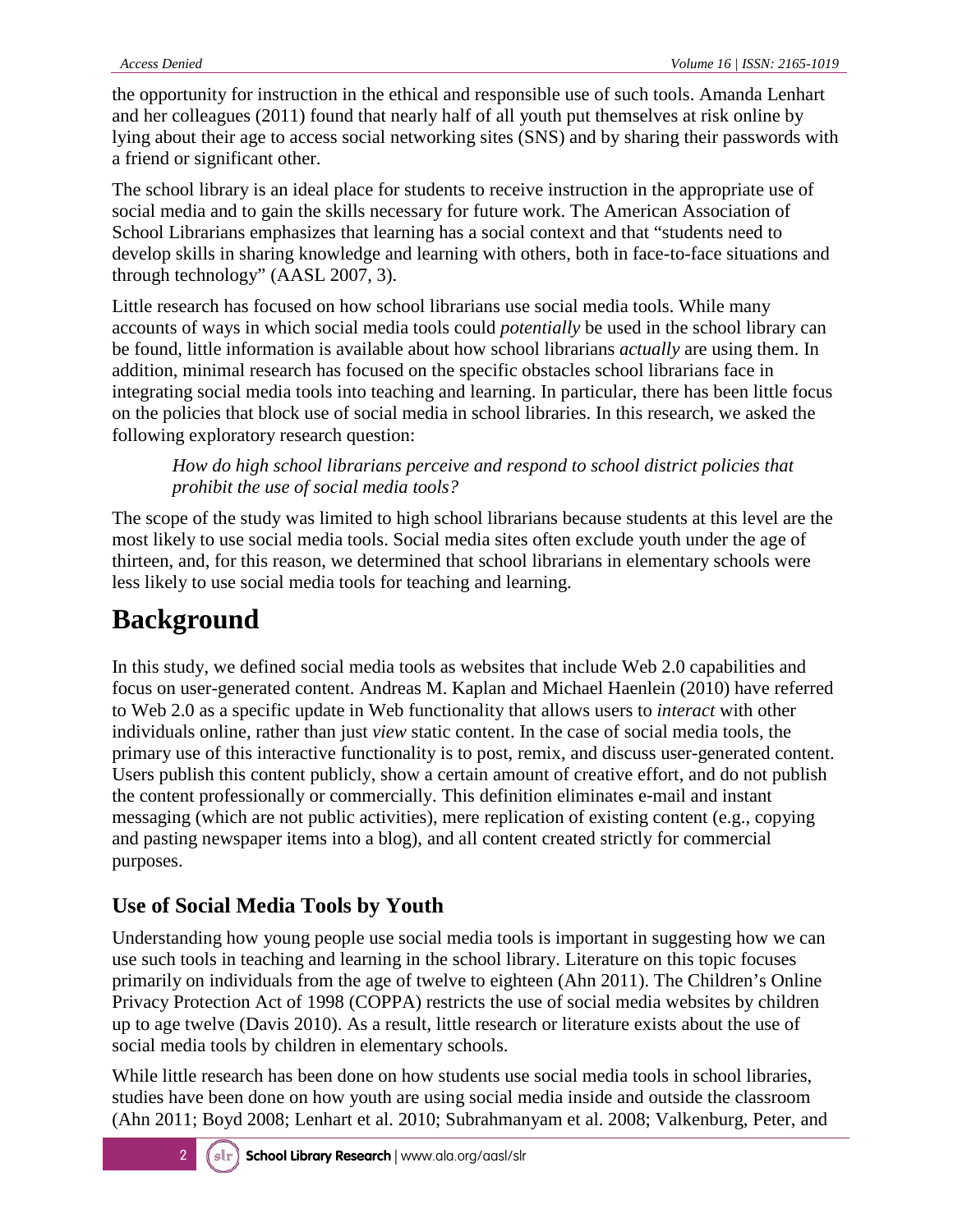Schouten 2006). In a broad analysis of how youth use new media, Mikzuko Ito et al. identified the most common forms of participation in social media and new media as "hanging out, messing around, and geeking out" (2010). Ito et al. referred to these actions as media ecologies, each consisting of different behaviors by youth for different activities. While defining and examining each of these media ecologies is beyond the scope of this paper, they are important in considering the types of instruction possible with currently available tools. The different ecologies show the diverse ways in which youth use social media tools; how young people are using them to engage with one another at varying levels; and the extent to which each ecology involves information literacy, technology literacy, and information-seeking behaviors, all of which could be effectively used in the classroom or school library to enhance learning opportunities.

#### **Policies on Social Media Tools in School Districts**

Though educators could use social media tools to engage students in teaching and learning, the majority of school districts block their use (Lemke et al. 2009). Some school districts allow for limited use of collaborative and instructive social media sites (i.e., blogs, wikis, interactive educational games, etc.), while others ban SNS completely. Many school districts heavily filter even limited use and allow students and employees to visit only preapproved online collaborative tools.

School districts often cite the safety of their students as justification for banning the use of social media tools for teaching and learning (Flowers and Rakes 2000). While school districts must protect students from bullying on the Internet and exposure to inappropriate material or dangerous persons, an all-inclusive ban may be overly cautious and unnecessary.

Another primary concern of school districts is their own liability in the event that students do something harmful to themselves or others while using the school district's network. To mitigate this risk and maintain compliance with the Children's Internet Protection Act (CIPA), school districts began adopting acceptable use policies (AUPs): formal policies regarding use of their networks and associated hardware and software.

In many instances, school districts do not keep their policies up to date with the many changes in technology (Culp, Honey, and Mandinach 2005; Quinn 2003). The policies use general language to address the legal issues of students using technology, and a cynical view would hold that "they serve as a basis for the school to avoid responsibility should harm or damages result from student or staff actions that violate these [policies]" (Dill and Anderson 2003, 337).

In an analysis of one hundred AUPs from the largest districts in the United States, June Ahn, Lauren K. Bivona, and Jeffrey DiScala (2011) found that only a minority of school districts mention social media tools in their policies, and many of those refer only to chat rooms, which are far less common today than in the past. With so many school districts blocking social media tools, but only a minority mentioning them in their most-public policy documents, it could be assumed that either no policies exist or that these policies may be formulated and expressed elsewhere, and are less readily available to students and employees.

#### **Use of Social Media Tools in School Libraries**

Most literature describing the use of social media tools in the school library has focused on the *possibilities* for use and not *actual* use. For example, Donna Baumbach (2009) provided a detailed how-to guide for school librarians describing possibilities for using Web 2.0 tools, but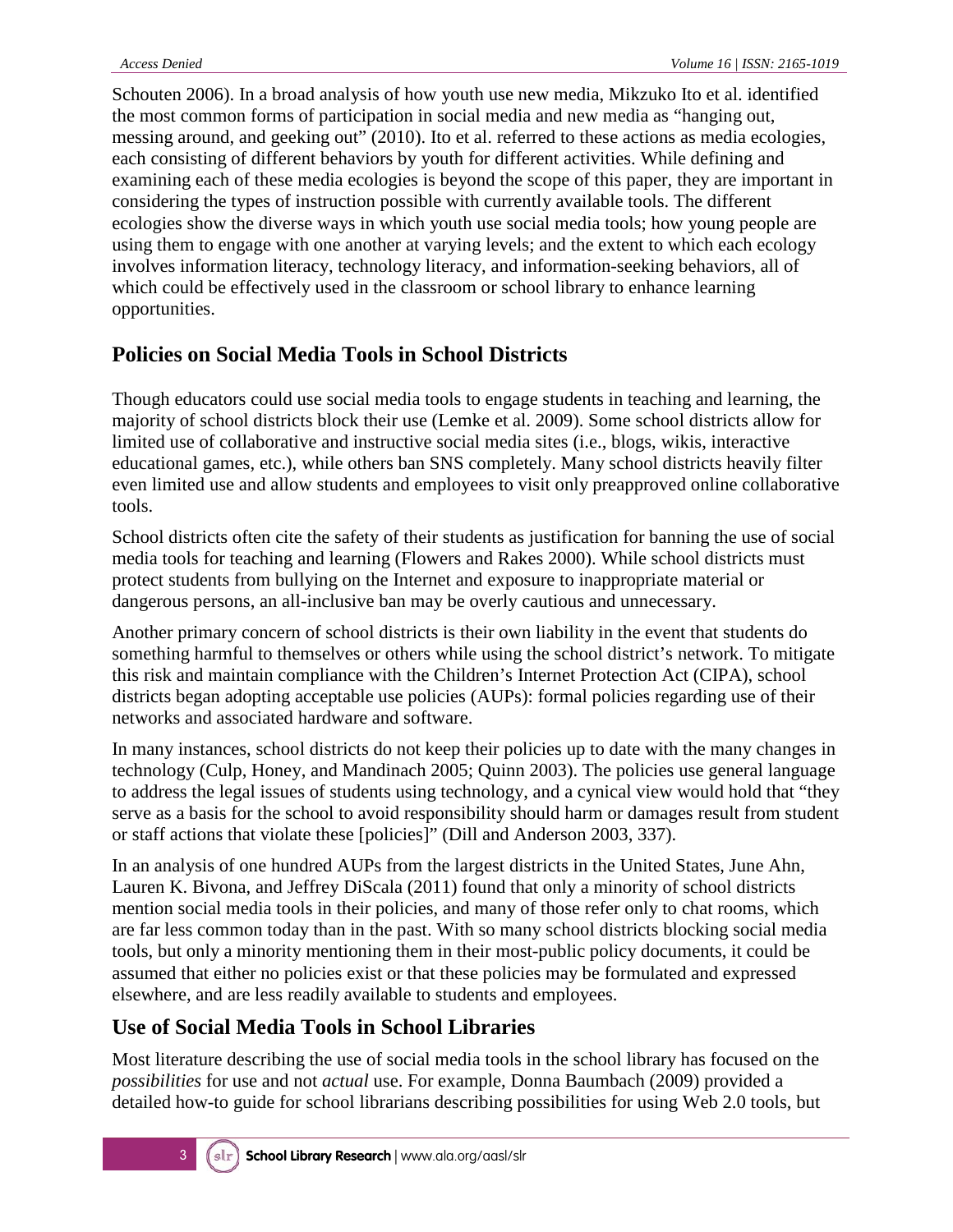did not describe any instances of application. Barbara Fiehn (2008; 2009) and Victor Rivero (2010) discussed only the potential opportunity for online collaboration and social interaction through the social media tools embedded in OPACs (online public access catalogs). Going beyond discussions of the most common tools such as wikis, blogs, microblogging tools, and social networking sites, others provided suggestions for using social bookmarking sites (Greenhow 2009), collaborative word processing, and online bibliography tools (Naslund and Giustini 2008), but few provided actual examples.

Laura Summers suggested that, "As with any new technology, the answers do not lie within the software or the virtual space, but rather within the human capital: the collective wisdom that emerges from collaborative work with our peers whether they are students or professional school librarians" (2009, 50). Laura Brooks stated that social networking sites should not be used simply as a means to an end: "We must design and assess with deeper content in mind, designing meaningful projects using social technologies" (2009, 60).

### **Methods**

In this study, we addressed the following research question:

*How do high school librarians perceive and respond to school district policies that prohibit the use of social media tools?*

We conducted a bounded case study of a school district in a mid-Atlantic state by collecting data through semi-structured interviews with four high school librarians and through examination of building- and district-level documents related to social media tools. The school district is large with more than ten high schools. The majority of the school district is suburban, with some smaller sections of urban and rural areas. The average expenditure per student is 20 percent higher than the national average.

The school district's official policy on the use of social media tools is a complete ban for both teachers and students. According to this ban, while using the school district's computers and Internet connection no student or teacher is to use social media tools in any way for teaching, learning, or personal purposes. The nuances of this ban on social media and the way it is presented are discussed in much more depth in the "Findings" section.

With little prior knowledge or research about school librarians' understanding of and reactions to social media policy in school districts, we designed this study to explore the policies, the perceptions, and the responses to these policies through each individual's story and triangulate the responses with evidence from written documents. Confining these stories to librarians within one district allowed for the comparison of each individual's perception and responses to the policy guidelines that applied to all of them. For purposes of anonymity, pseudonyms are used for each of the study participants. Names of their high schools or the school district are not provided in this paper.

The semi-structured interviews and collection of documents within the case study were appropriate for the exploratory nature of the study. With each interview, we were able to adjust questions to gain a better understanding of each individual's perceptions and responses to the policy ban. In the first interview, questions focused primarily on the use of social media tools in teaching. As more responses that related to the district's policies were collected, each successive participant was asked new questions about how the participant perceived the policy ban, how he or she interpreted the district's intentions in creating such policies, and how the policies influenced the participant's actions (or inaction) while teaching. Further interviews led to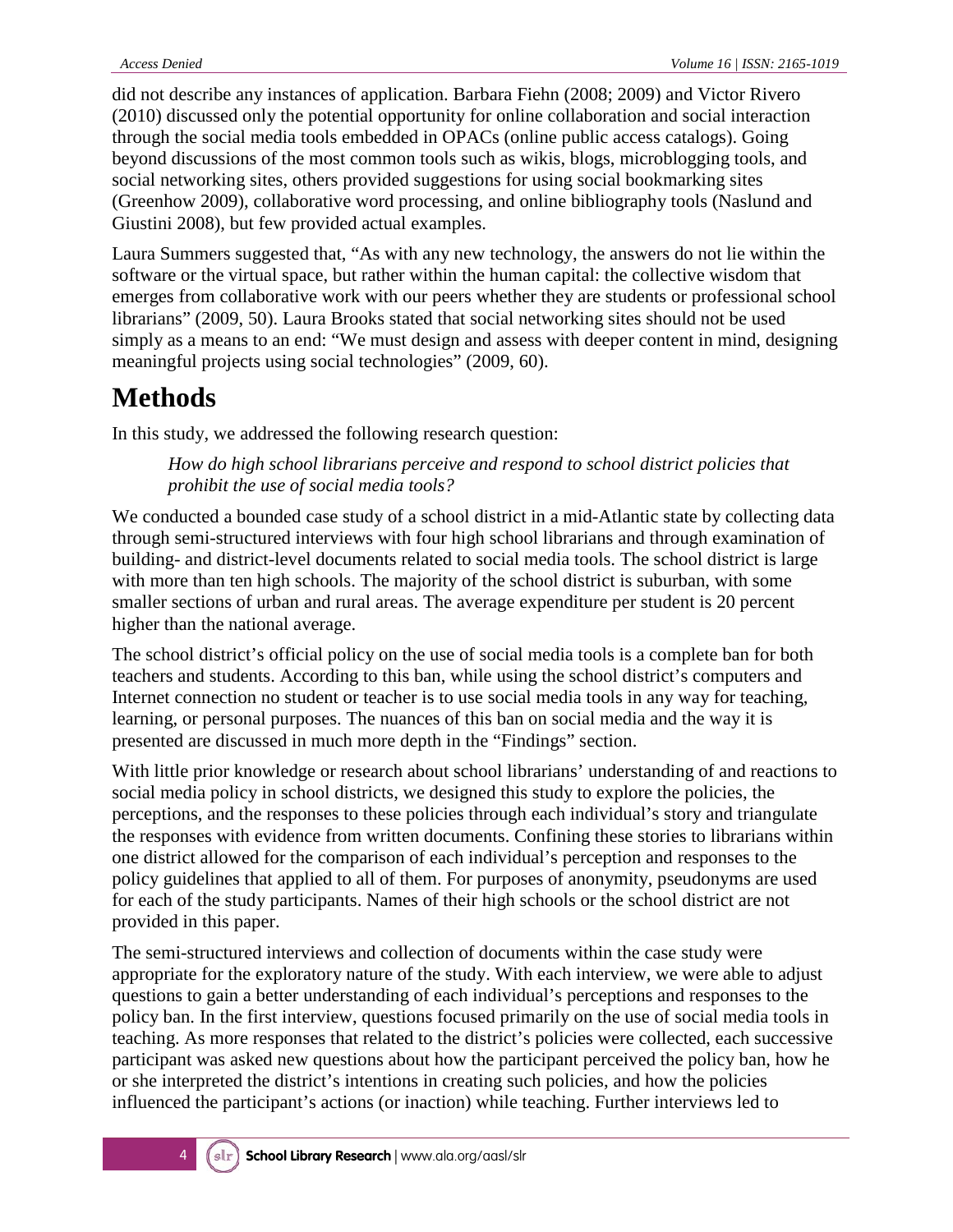questions about differences in school environment; possible infractions by school librarians, teachers, and students; and the different types of policy documentation.

#### **Recruitment of Participants**

To recruit participants for this study, we contacted the coordinator of library services for the school district. We indicated that we were seeking high school librarians to participate in interviews about their use of social media tools in their school libraries. We did not make any other specific requests to the coordinator. She asked for volunteers in the district and then provided us with a list of four high school librarians willing to participate.

#### **Demographics of the Participants**

At the time of the study Ms. Green had been a high school librarian for "some time." She has her master's degree in library science (MLS) and was certified by the National Board for Professional Teaching Standards (NBPTS). She reported that she makes little personal use of social media tools outside the workplace. Although she indicated that she used social media tools extensively in her work, she described her school as "somewhat adverse to technology with little actual support for technology integration."

Ms. Red had spent the last six years at her high school. She holds an MLS, and her experience was limited to her current position. Accustomed to using technology, she is a regular user of social media tools in both her professional and personal lives. She described her high school as receptive to the use of technology.

Mr. Blue had been a high school librarian for almost nine years and has an MLS. He is an avid user of social media tools in his personal life, particularly on his mobile phone and tablet computer. He described his high school as one in which all practices, including the integration of technology, were lauded if they were beneficial to student achievement.

Ms. Violet had been a high school English teacher for more than fifteen years before becoming a school librarian and had been in her current position for nearly ten years. She did not have an MLS, but a master's degree in instructional technology, which the district considered to be an equivalent degree. While describing herself as a frequent user of technology professionally, at the time of the study Ms. Violet did not use social media tools personally. She reported that all technology practices in her school were praised by the administration if they contributed to student learning.

#### **Data Collection and Analysis**

We conducted semi-structured interviews with each participant. Before the study, we developed a list of possible questions and a protocol. All interviews took place in person and, when permitted, were recorded. In the one instance in which the participant did not permit recording, we took extensive field notes documenting the interview.

At the end of each interview, participants provided documents related to the use of social media tools in their work or policies relating to technology and social media tools in their schools or district. Documents included e-mails between district-level and building-level employees; these e-mails described district policies, publicly available policies in student and employee handbooks, acceptable-use policies, professional development materials, school websites, and other documents.

Once all interviews were complete we transcribed the information and conducted a thematic analysis (Braun and Clarke 2006) of both the interviews and the documents collected; an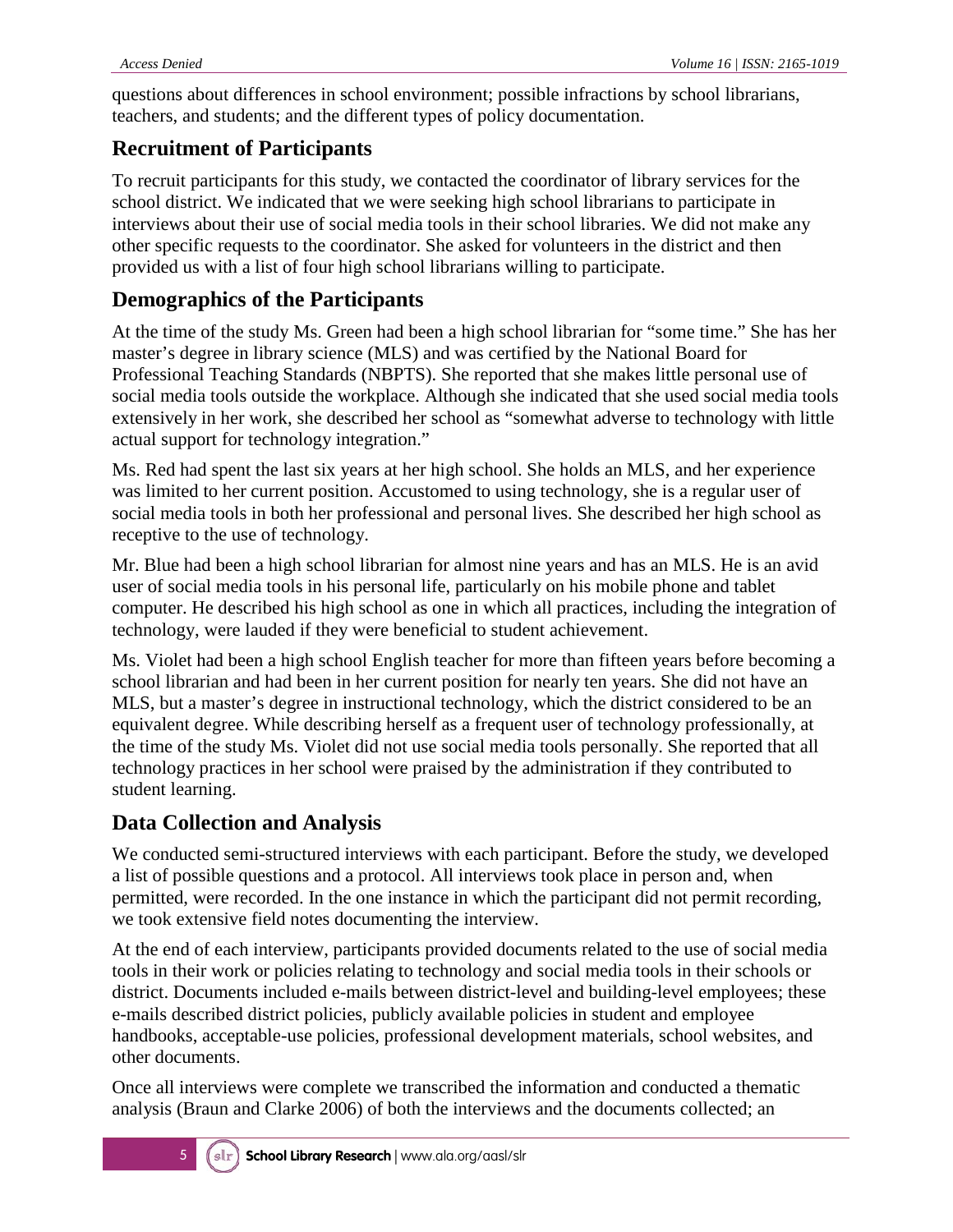iterative, grounded-theory approach was used (Charmaz 2006). We first developed a list of themes, then merged the codes, determined proto-themes, and re-coded for consistency.

## **Findings**

Two major themes emerged from the data analysis. First, the high school librarians believed that the district's purpose in policy making centered on the safety of students and the liability of the district, thus confirming findings reported in the literature. Second, participants had differing perceptions about and responses to the school district's policies on the use of social media tools, depending upon whether the district presented the information in formal policy statements, in informal documentation, or through implication without any type of documentation at all. In the following sections, we first discuss the school district's policies on the use of social media tools. We then present findings on the school librarians' perceptions of those policies and their responses to the different types of policy presentations.

### **District's Formal Policy on Social Media Tools**

The district's formal policy statement specifically banned the use of social media on the school district's network. This ban prohibited use of blogs, wikis, microblogs, video uploading sites, and all social networking sites. "On the school district's network" referred to the use of any Internet-capable hardware that used the school district's Internet service provider (ISP) to access the Internet. All activity on the school district's network could be monitored and filtered. "Off the school district's network" referred to all use of the Internet by means of a different ISP, including the use of mobile technology with cellular access, through which the school district could not monitor or filter activity.

#### **District's Informal and Implied Policies on Social Media Tools**

The school district did not define its policies as explicitly on the use of social media tools when employees and students were off the district's network. Some aspects of off-network use were addressed by district-level staff as informal policies communicated through e-mail correspondence with all employees in the district; however, off-network use was not addressed in any official, publicly available documents. Informal policy on this off-network use included a ban on the creation of pages or profiles on social networking sites, such as Twitter or Facebook, in which a person affiliated with the school district might attempt to represent a school, school group, or school department (e.g., the history department or the school library).

Other off-network use of social media tools discouraged by the school district included informal or nonprofessional interaction between students and faculty or staff on SNSs. That such use was inappropriate was implied through interactions and discussions between district administrative staff and the school librarians and was never addressed in any written policy that the participants provided.

#### **Perceptions of the Formal Policy**

The perceptions of the school librarians regarding the school district's intentions in enacting and maintaining a complete ban on the use of social media tools on the district's network centered around two principles: student safety and district liability.

The consensus of the participants was that the rationale for banning social media was to ensure student safety. Ms. Red stated that access was not allowed because the district was cautious: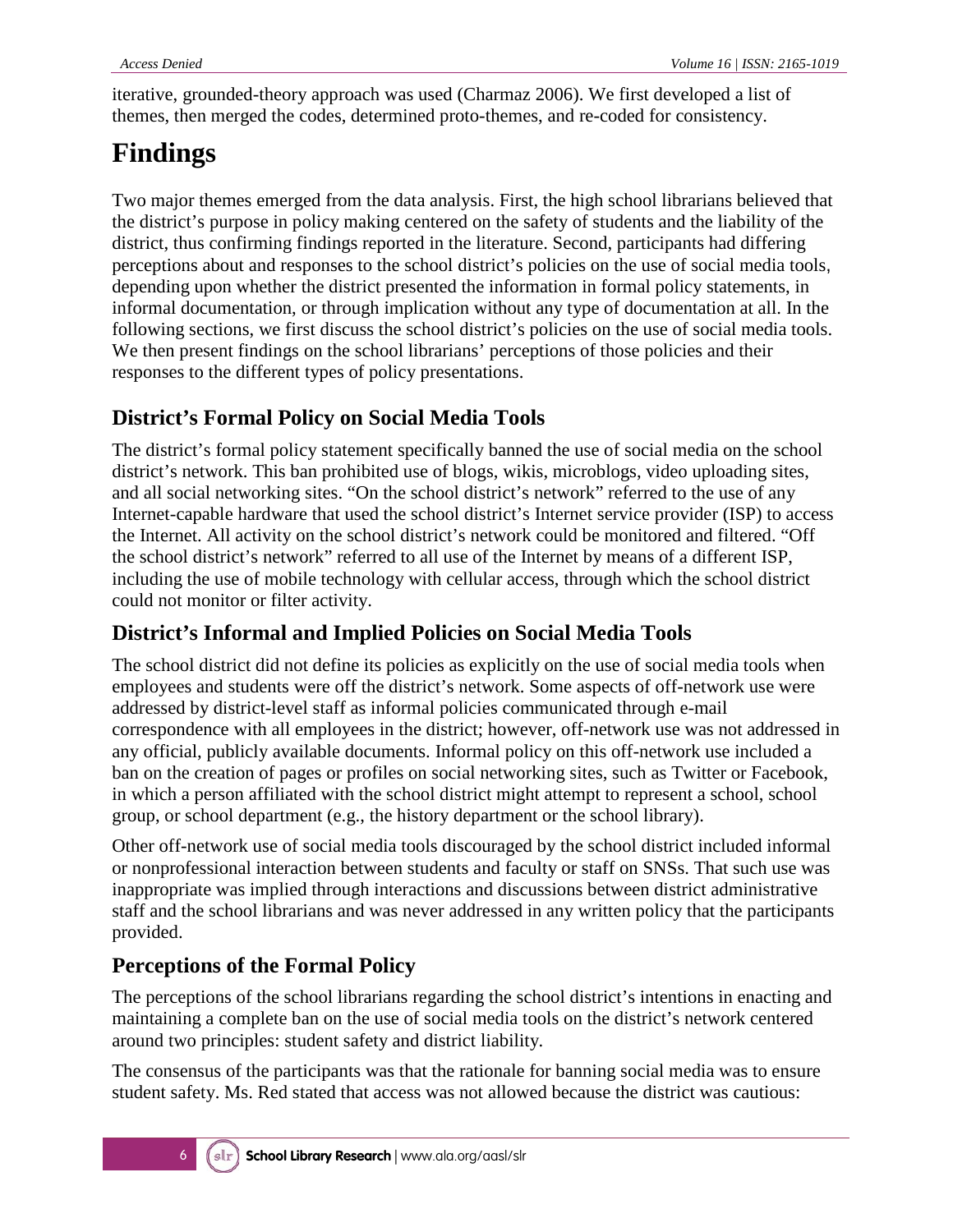I think that overall, in our district, the wheels move slowly, and I think they're very cautious…. I think that they're looking at the worst case scenario and they want to make sure they can address the worst case scenario before they open it up for use….I don't think they're trying to keep students from using [social media tools]. I think they recognize the students are using this technology. . .

Ms. Violet had a similar understanding of the school district's reasoning for student safety, but attributed that reasoning to other factors. "I understand the precautions being taken…. It's a conservative [school district] and [school librarians] don't have a role in decision-making." She emphatically stated that she understands "why they don't open all the doors" and that problems might result.

Mr. Blue was not at all frustrated by the complete ban on social media tools, and his explanation showed an understanding and acceptance of why the school district took such action:

Some interactions on social media are good. Some are negative in a school setting, and, therefore, they need different types of monitoring…. I've seen some very negative interactions using social media between students. To read about it is one thing, but because I've seen the ugly side of it, I'd probably be the biggest to advocate against it if there weren't some type of heavy monitoring along with the actual instruction.

Student safety, however, was not perceived as the only factor in understanding the district's policy. The school district's liability in the event of a harmful or dangerous interaction while using social media was viewed as another major reason for the complete ban. While the other school librarians expressed a general acceptance of student safety as the district's primary concern, Ms. Green viewed this issue differently. She agreed that students should be protected, but believed the district's intentions were more about protecting itself than the students:

I think the school district is very concerned about safety. They are so concerned about student safety, but they're not really doing anything about it. They are more concerned about their own liability. Kids are out there doing things on these social networking sites that aren't smart. I believe that these kids are not getting the kind of instruction they need. They're not being taught the dangers of what they're doing. They're making bad decisions. We're just trying to block it and pretend it doesn't happen…. We're just so afraid of liability so we're blocking everything.

Ms. Green's thoughts on the school district taking a somewhat extreme stance in protecting itself may not be completely unfounded. For example, when a user (on or off the school district's network) clicks on a link from a website housed on the school district's server to a webpage located elsewhere the following message pops up:

The link you have just selected is an independently managed World Wide Web site and is not affiliated with [the school district]. While every effort has been made to evaluate the sites to which we link, we cannot control the content that may appear on these sites or on related links. Please be advised that you are leaving the official [school district's] web site and material found on these associated links [is] not approved or sanctioned by the school system.

Shortly before this study was conducted, Wikipedia was added to the list of resources blocked by the school district. This decision was sufficiently overt that each school librarian mentioned it without being asked. Ms. Red explained her understanding of the situation in the following way:

Even Wikipedia is blocked. Last year there was a student at an elementary school who apparently got into something on Wikipedia that was apparently quite raunchy…. [Other

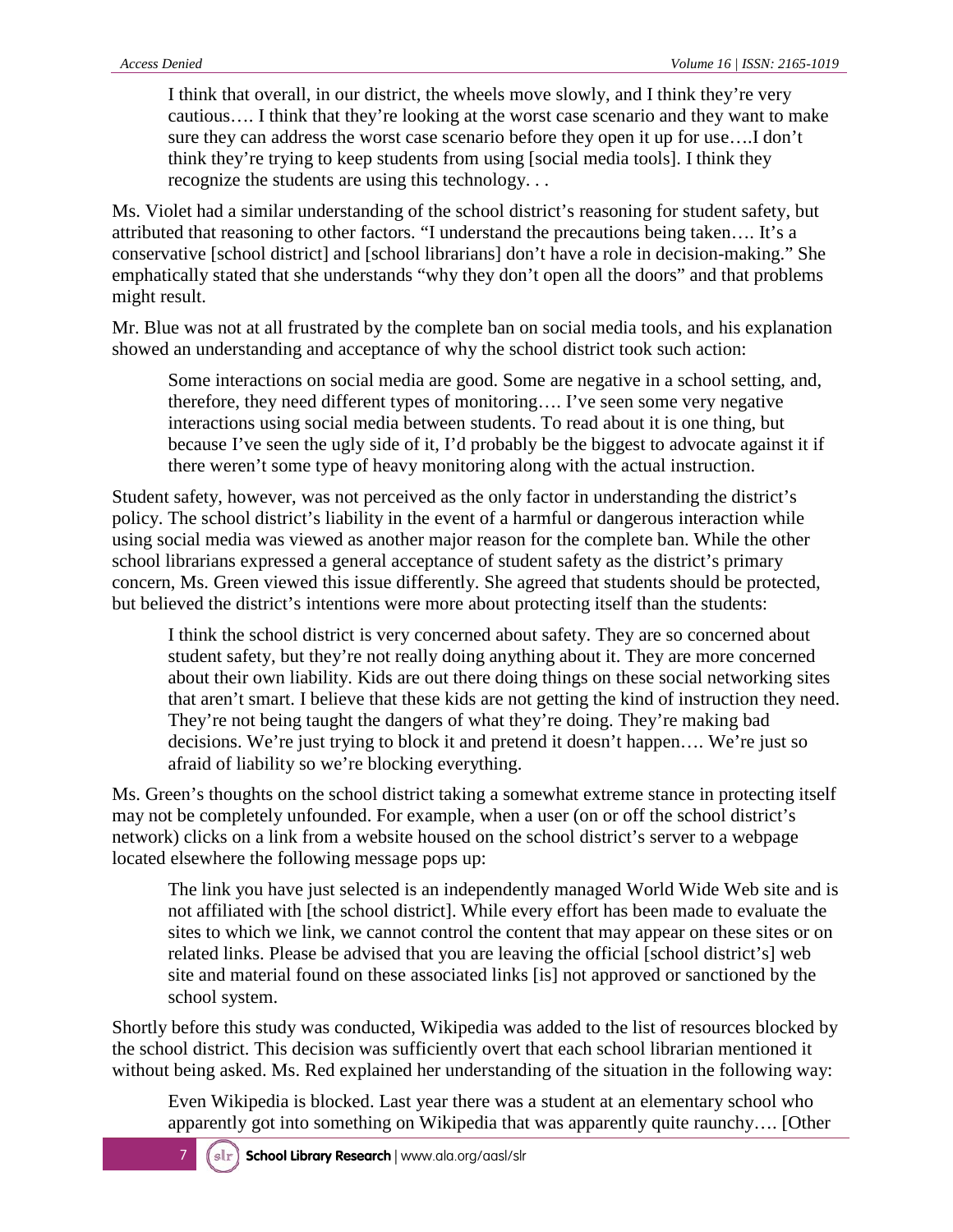educators] say Wikipedia is evil. That's not the way I feel. It's the way you use technology and what you use it for. I lost a teaching moment. Wikipedia is a great place to get your brain around something that you have no idea about…. [To] use it as a source to get to other sources. So now, I have hundreds of students who come through my library who won't get that little teaching lesson, which made me upset. But there's nothing I can do about it*.*

Mr. Blue told an almost identical story in describing the loss of Wikipedia as a resource for students. He regretted not having access to such a broad resource that, while imperfect, provided valuable teaching moments regarding citation of information, validity of source material, and the importance of verifying information with multiple sources.

While the school district unilaterally blocked websites such as Wikipedia and other similar tools, staff can get websites unblocked for instructional use by going through a request process. Ms. Violet mentioned this process after discussing Wikipedia and described how one submitted a request to the school district's Department of Instructional Technology to have the filter dropped for a specific site. Ms. Green described this process with great frustration. "They block every social media you can think of…Twitter, Facebook, wikis, blogs. I wanted to do journals with my kids, (but) there was nothing they could unblock—I asked."

Though the school librarians all expressed their belief that protecting students was important, the librarians were frustrated because they were not allowed to teach using certain tools. Overall, however, the school librarians' understandings of the district's rationale for its formal policy were similar, and they held a shared understanding that its focus was on student safety and district liability.

#### **Responses to Formal, Informal, and Implied Policies**

The participants responded to the school district's policies differently depending on how the district presented the policy and whether the policy referred to unacceptable uses on or off the school district's network. In the most explicit and formal presentation of policy, the four school librarians perceived the policy in the same way: understanding that it required strict adherence. However, as the school district presented policies less clearly, the responses by the librarians began to differ. Table 1 shows the relationships among the different types of policy presentations, the practices described in each policy, and the school librarians' perceptions and responses.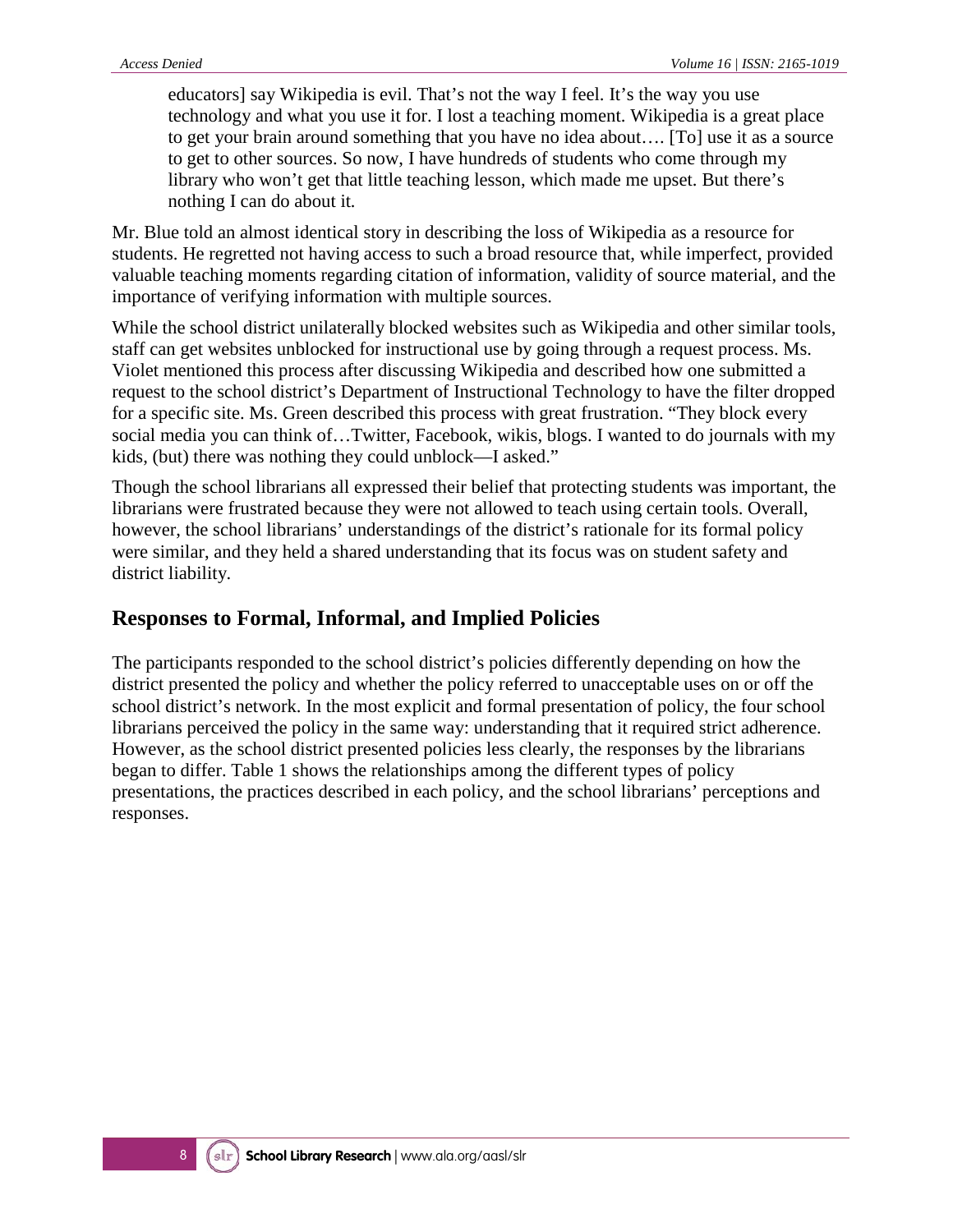| Policy<br><b>Type</b> | Presentation<br><b>Examples</b>                                           | <b>Practices Banned</b>                                                                       | Perceptions                                                      | <b>Responses</b>                                                                                     |
|-----------------------|---------------------------------------------------------------------------|-----------------------------------------------------------------------------------------------|------------------------------------------------------------------|------------------------------------------------------------------------------------------------------|
| Formal                | Employee<br>handbooks,<br>acceptable use<br>policies (AUPs)               | Use of social<br>media on the<br>district's network                                           | Interpreted<br>similarly and<br>viewed as<br>clearly stated      | All policies followed<br>correctly                                                                   |
| Informal              | Emails from district<br>staff                                             | Representing the<br>school or district<br>using social media<br>off the district's<br>network | Interpreted<br>somewhat<br>differently, often<br>based on school | Assisted students in<br>using social media<br>for school activities<br>off the district's<br>network |
| Implied               | <b>Discussions</b><br>in staff meetings,<br>prof. development<br>seminars | Personal<br>interaction using<br>social media off<br>the district's<br>network                | Highly varied<br>interpretations                                 | Communicated with<br>students using social<br>media off the<br>district's network                    |

#### **Table 1: School district policy presentation types with corresponding practices, perceptions, and responses.**

#### **Responses to Formal Policy**

The policy regarding the use of social media tools on the school's network was formalized; it was board-approved and in writing for both staff and students. The *Employee Ethics Handbook* contained a section on "Responsible Use of Computers and Electronic Communication Tools and System." Under a list of *unacceptable* uses, one item noted, "Student and teacher use of Social Networking sites (e.g., MySpace.com), unapproved blogging sites, Wikis, Forums, etc. [sic]." Additionally, "Non-Instructional live streaming (radio, music sites, videos, video clips, TV) is not permitted in the school or office due to bandwidth constraints." In a similar manner, the *Student Handbook* included the following information under *unacceptable* uses: "Use of electronic, including Web 2.0, resources to access social networking sites such as Facebook, or to conduct cyber-bullying."

The school librarians had no misunderstanding of this specific policy regarding the use of social media tools on the school district's network. The participants all understood the policy to mean that no one should use social media tools in any form during teaching and learning activities. Any attempt to do so would lead to some actionable consequence by the school district. Not one of the participants mentioned any attempt to countermand this policy, although they indicated that they had seen their students make many attempts.

#### **Responses to Informal Policy**

Although the formal policy referred only to the use of social media on the school district's network, it was Ms. Green's understanding that employees were not to create pages that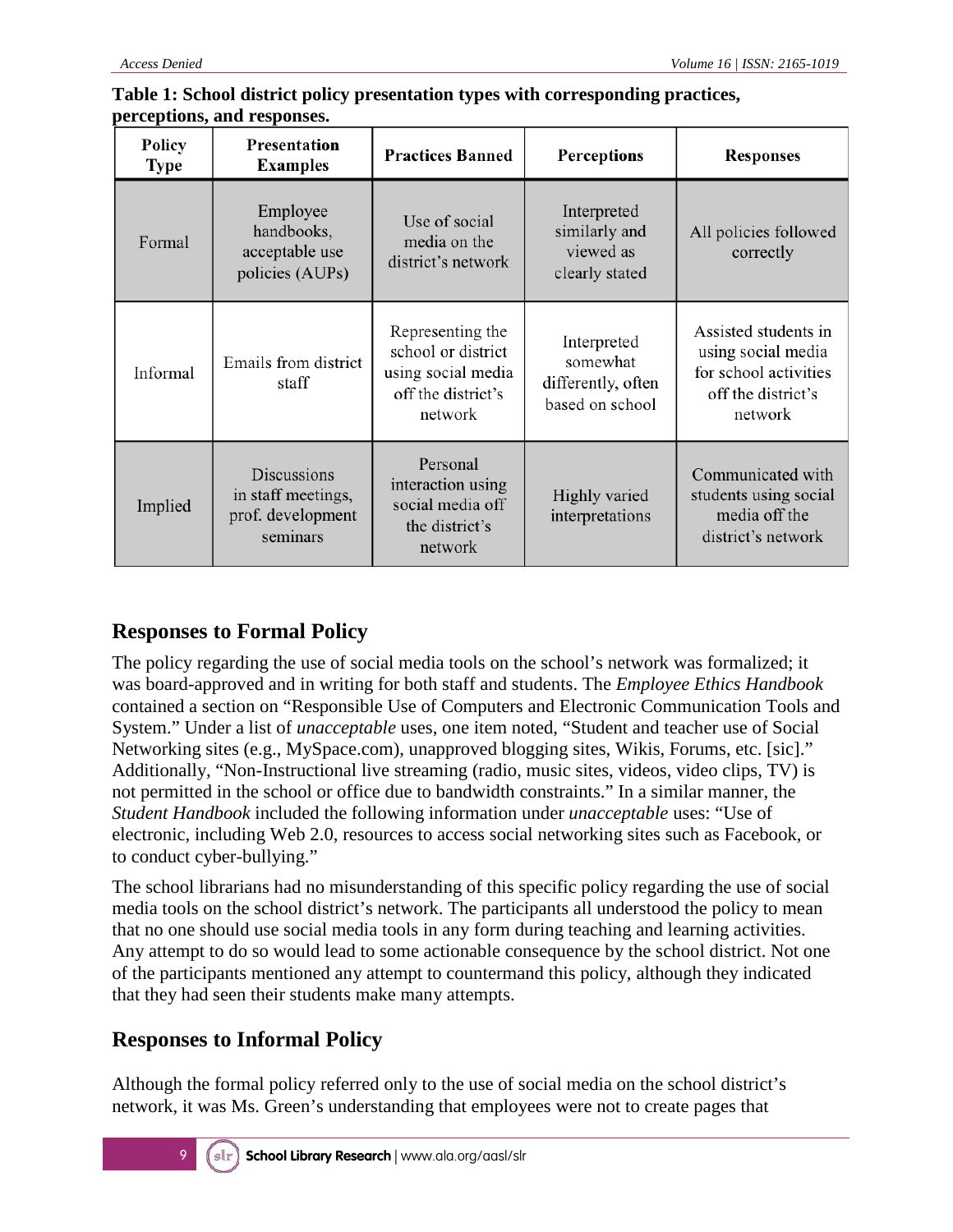officially represented a district entity or group even if it were housed off the school district's network. When asked why she had this understanding, she stated the policy came from "everywhere": the school library district coordinator's office, the Department of Instructional Technology, and the school board. However, she could not identify an actual source for this policy. Such behavior not addressed in official documentation in the school district is referred to as *informal* policy.

Ms. Red and Ms. Violet referenced an e-mail sent from the school district's public information officer to all employees; the e-mail dealt with recent natural disasters, including problems with electricity and other utilities, that severely affected regular means of communication within the school district's community. In an effort to make sure that all community members received official information, the school district created a Facebook page to represent the school district. Since this action went against the policy of the school district regarding social media sites, the district's public information officer explained the reasoning and how this action affected future policy:

We are well aware of the impact social media sites have had on communication in recent years. While they bring with them myriad logistical issues and some problems, they are valuable tools to get information to large numbers of people very quickly…

Throughout the weekend, Facebook became a primary method for some people to obtain information about the status of schools. Many of those posted that they had no other way (short of mainstream media, I suppose) of getting the information and were able to tap into Facebook through their cell phones….

The page will be used primarily as a one-way means for system-wide, not schoolspecific, information…. We will not routinely engage in dialogue with those who may comment….

At this time, [the school district] will not sanction any other Facebook pages. In other words, this is not an invitation or license for schools or departments to set up a Facebook page. They simply should not do so.

At this point, there is no intention to alter the filtering process to allow Facebook access on [school district] computers.

Ms. Red's perception of this policy was that it was definitive. Teachers, librarians, and schools (she did not mention students or student groups) were not to have Facebook pages or a presence on other social media websites that represented the creators as members of the school district. This policy seemed to be "official" to her; however, she admitted that she could find documentation only in an e-mail message.

Although the school librarians refrained from representing themselves or their programs in any official capacity on social media websites, they knew—and sometimes encouraged—students to do quite the opposite. Ms. Red described a number of student organizations that had created unofficial profiles and pages for student groups, such as the high school's drama club, on social media sites. She did not participate in this activity as she was not directly involved with any student groups, but she was aware of the existence of these profiles and pages.

In seeming opposition to the informal policy, Mr. Blue was involved with an environmental club at his high school and had strongly encouraged the club to start a Facebook page. In their meetings at school he discussed with students the topic of creating a page, even though they were unable to access it by means of the school district's network.

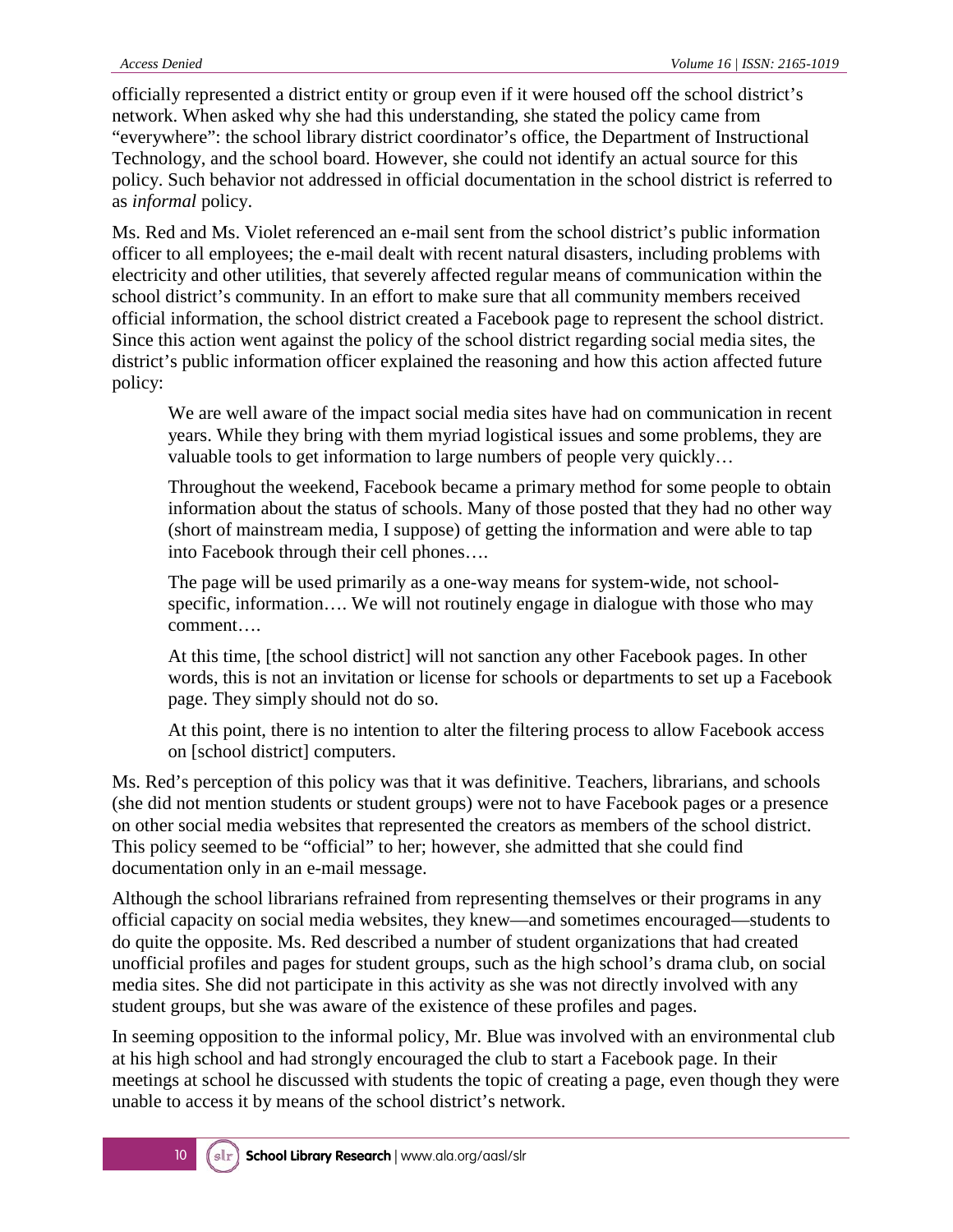Ms. Green had had a similar experience with her students. She was the faculty appointee for the student group that ran the school's morning announcement program on closed-circuit television. She said that the students conducted their organization of the program almost entirely through Facebook without her. They created a Facebook group on their own, and most communication that did not happen in person happened in the Facebook group.

#### **Responses to Implied Policies**

Perhaps the greatest differences regarding the use of social media tools was how employees were expected to conduct themselves on a more personal level and not necessarily as an official representative of the district. An employee "friending" a student on Facebook or joining a student-created group were cited as examples of this behavior. We refer to policies about such behavior as *implied* policies, because no official or unofficial public documents provided by any of the participants gave any indication of a written policy regulating such behavior. Participants' responses varied as to what the district expected of them in such situations.

Ms. Green believed district policy dictated that no employee should *ever* participate with students on a social media website outside of school. "I have been instructed, 'Do not become friends with anyone on Facebook. Do not use Facebook. Stay away from Facebook.'" She stated that these instructions came not from official documentation, but in a professional development seminar with a trainer from the Department of Instructional Technology. Ms. Green did have a Facebook profile, and students tried to "friend" her, but she never accepted their requests.

In some cases, the individual school building environments did determine how students and faculty responded to this implied policy. During the same natural disaster that caused the school district to create a Facebook page, teachers at Ms. Violet's school kept in touch with students in their classes via Facebook. When regular classes resumed, the administration applauded those teachers as exemplary in attempting to stay in touch with their students. Ms. Violet regarded this activity by teachers in her school as inappropriate and the administration's recognition as cavalier. She perceived such actions to be against school district policy and, therefore, they should not have been encouraged. She herself did not participate in any such activity.

Mr. Blue's perception and response to the implied policy on what the district allowed employees to do off the school district's network was entirely different from the others:

I am able to interact with the students online. I have one or two males that I currently coach or mentor in my program. Because they're all over the school doing different things, I can choose to interact with one or two and that way the interactions kind of filter out, instead of me talking to fifty or sixty students. The president of the environmental club is in the library daily…. So, usually, I communicate with him and vice versa through [many] different ways…. I do this in person, or I will contact him on Facebook.

Mr. Blue seemed to be acting in a way that was contrary to the school district's implied policy on interaction with students on social media sites off the school's network. When asked further questions about district policy on using social media sites off-network, he gave no indication of being aware of a policy—formal, informal, or implied—that might have prohibited him from interacting with students. Like Ms. Violet, Mr. Blue mentioned that other teachers in his high school had been in frequent contact with students via Facebook and Twitter. In a specific instance, one teacher used Facebook during summer school and "was able to reach more students than the principal" when all-school broadcasts were necessary. He stated that his school commended such an action:

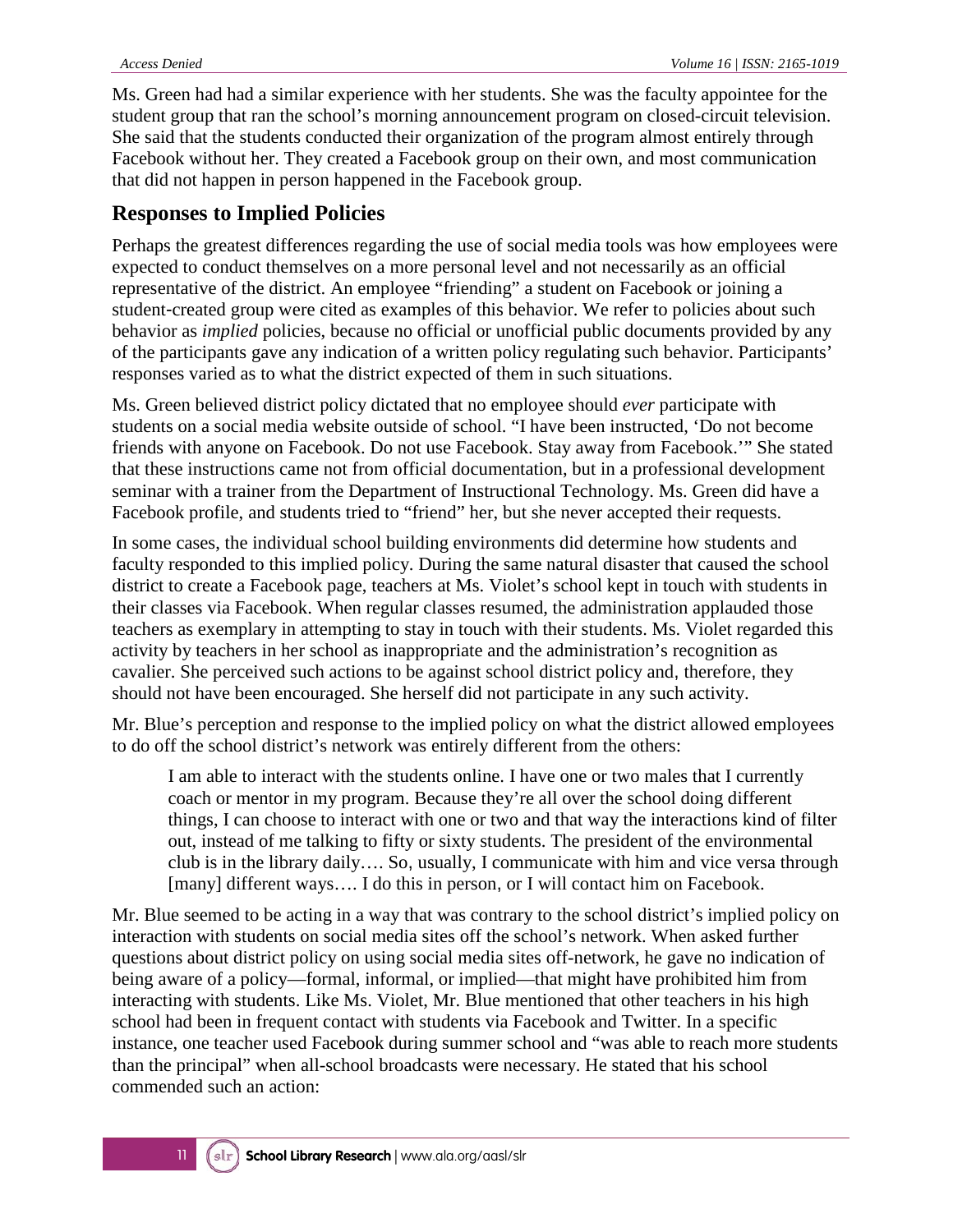Anything that is conducive to student learning is encouraged. If it's going to make [our high school] better, then do it. Once [the administration] is in-the-know and has an understanding of what's being done, then people get the thumbs up and are told to continue.

Whether due to influence from inside his own school or an ignorance of the school district's policy on interaction with students off the network, Mr. Blue and others may have been acting in a way the district would not condone. However, if an incident were to occur, it was unclear what the consequences might have been.

### **Discussion**

This study took a first look at high school librarians' perceptions and their contradictory responses to their school district's policies on limiting use of social media tools. Their understanding of the policies was most similar when the school district formalized the policies in official documentation. When the school district used informal means of communicating policies, the school librarians perceived and responded to the policies more loosely and observed others in their schools doing the same. When the school district only implied the policies and did not explicitly present them in writing, the school librarians interpreted this direction in different ways, leading some to take actions that school district administrators might have considered inappropriate.

Beyond the intentions behind the school district's policies, the school librarians had no misunderstanding about the formal, written policies on the use of social media tools on the district's network. Each individual clearly understood that going around the filters or circumnavigating the system was unacceptable and that the district would meet that action with consequences. With clearly set policies provided to all employees and students, whether agreeable or not, there was little room for confusion.

As the school district's policies became less explicit and documentation was lacking, the interpretation of policies by the school librarians became more varied. For example, formal school district policy did not describe what actions might be taken against Mr. Blue or his students if some incident that reflected badly on the school or harmed a student were to occur because of the environmental club's Facebook page. The club was an official group of the school, but the district did not sanction the members' use of social media to communicate within the group or to publicize the group off the school's network. However, without a formally expressed policy, such as the one banning use of social media tools *on* the school's network, how were Mr. Blue and his students to know what was acceptable and what was not?

These differences in interpretation became even more prevalent when the school district *implied* policies, as in the example of the policy on how students and employees should or should not interact with one another on a personal level off the school district's network. While Mr. Blue and other teachers in the district actively engaged with students on social media websites offnetwork, the other school librarians understood these actions to be either strictly prohibited or, at least, unwise. Nevertheless, none of the participants expressed any understanding of the consequences of such an incident if it caught the school district's attention.

There was some evidence that Mr. Blue and the teachers in his high school were taking advantage of a valuable opportunity to engage students. In a cooperative learning experience, students may not want to think of their teachers or school librarians as instructors, but rather as individuals with whom they could work as cooperative partners in learning. Some early studies have suggested that when an educator shares personal information online, it has a positive impact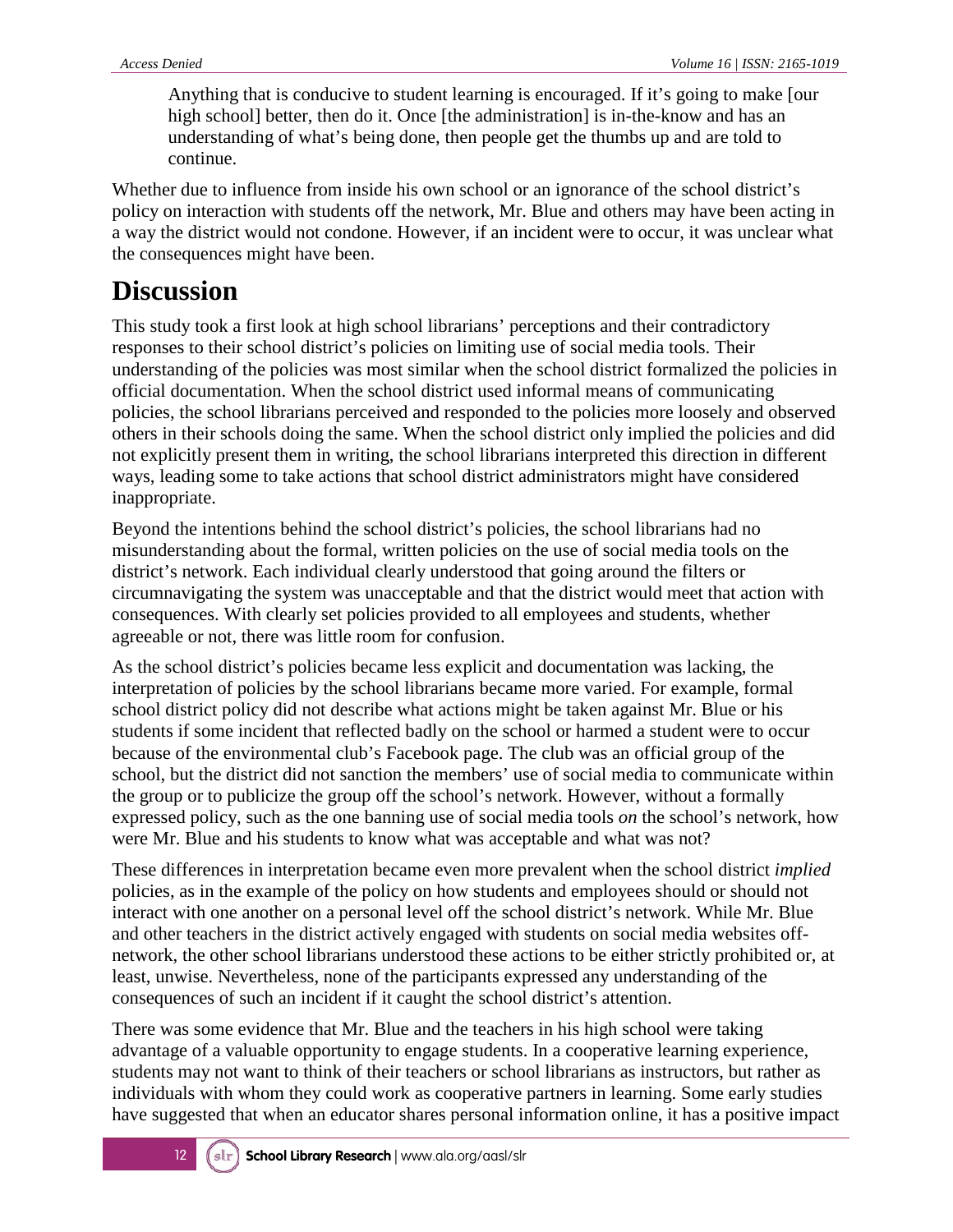on how students view that individual. By making themselves more accessible and more personal, teachers lend some credibility to students' perspective on their learning experience (Mazer, Murphy, and Simonds 2007).

In this study, it was clear that the district's policies were not reflective of the current use of technology. The school district could not control the use of social media tools on mobile devices on school property, and the district would have to rely on outside reporting if it wished to limit interaction between students and employees off-network. As many social media tools do not permit public monitoring if the user specifies a particular privacy level, school district officials would have no way to detect such interaction.

Even though the district policies were not reflective of technology, and some of the school librarians were acting against district policies—purposefully or ignorantly—not a single librarian interviewed indicated that he or she was doing anything to change the policies in the school district. The school librarians mostly understand that the district was concerned with the safety of students or the liability of the school district, and indicated that the policy sometimes impeded instruction. However, they mentioned almost nothing about working to shift the school district's policies.

### **Conclusion**

This school district's policies on banning social media were unilateral and prohibited access to tools that students and their instructors wished to use. While the school librarians in the study understood the school district's reasoning for such policies to protect both the students and the school district, such broadly scoped policies had the consequence of limiting valuable, safe opportunities for teaching and learning.

The presentation of such policies was also confusing to both students and faculty. In its most formal presentation of policies, little or no ambiguity existed, and the school librarians understood the policy as intended—no allowances would be made for the use of social media on the school district's network. However, as the district presented policies more informally or only by implication, the perceptions and corresponding actions of school librarians differed.

It must be acknowledged that the study used a convenience sample and that the school librarians in these four high schools were not necessarily representative of other high school librarians. The school district, while average in many ways, is not generalizable to other districts. This study examined policy only in a public school district in a largely suburban area. As described by Ms. Violet, the school district also had a particularly conservative culture.

Another limitation of the study was that of limited triangulation. The "converging lines of inquiry" that Robert K. Yin has discussed (2009) were present in this case study as documentation and interviews. However, with no observation of the participants or artifacts of their work, such triangulation was somewhat limited.

### **Future Research**

The findings of this exploratory study point to two phenomena that require further research:

- 1. What are school librarians doing to compensate for the policy restrictions regarding social media, and
- 2. What do they plan to do, if anything, about changing the policies in the future?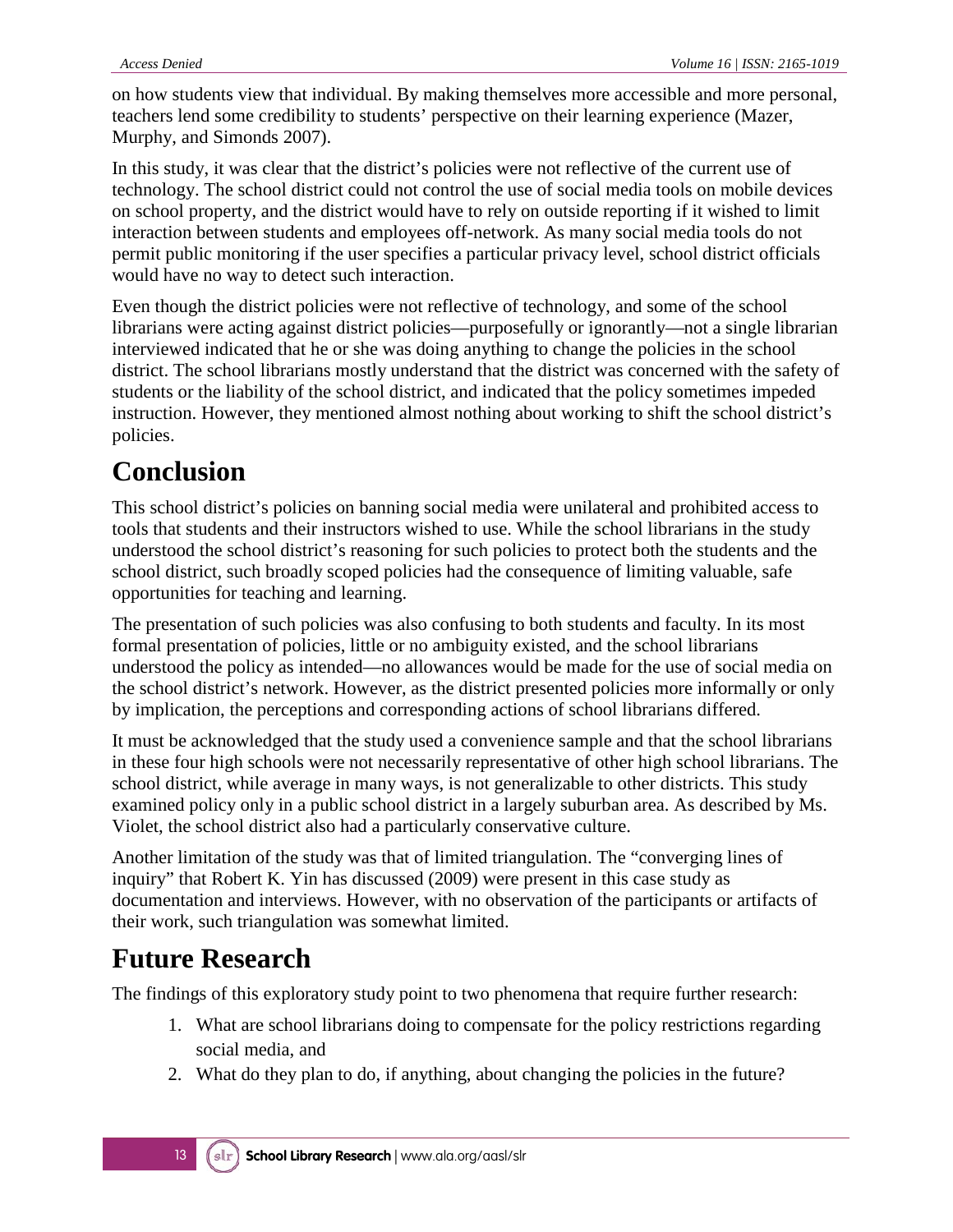School district policies limiting use of social media tools will eventually have to change to allow school librarians and other educators to complete their work and to instruct students. However, who will change the policies? Though she wanted to use Wikipedia in instruction, Ms. Red stated that "there's nothing we can do" to change the policy.

If students need these skills and we should be teaching them in schools, then how will we enact such changes in policy to allow that instruction? Rather than continue with policies that limit useful tools and that can cause school librarians and others to use technology less, stakeholders might call for policies that are more inclusive of social media.

Districts and administrators may wish to consider policies that allow them to monitor and filter but also support incorporation of socially integrated technologies into teaching and learning both on and off the school district's network. Based upon the findings from this limited study, it was evident that students were eager to use social media tools to engage with others on topics they enjoyed. It may be appropriate for school librarians to take a leadership role in updating district policies to enable students to do so.

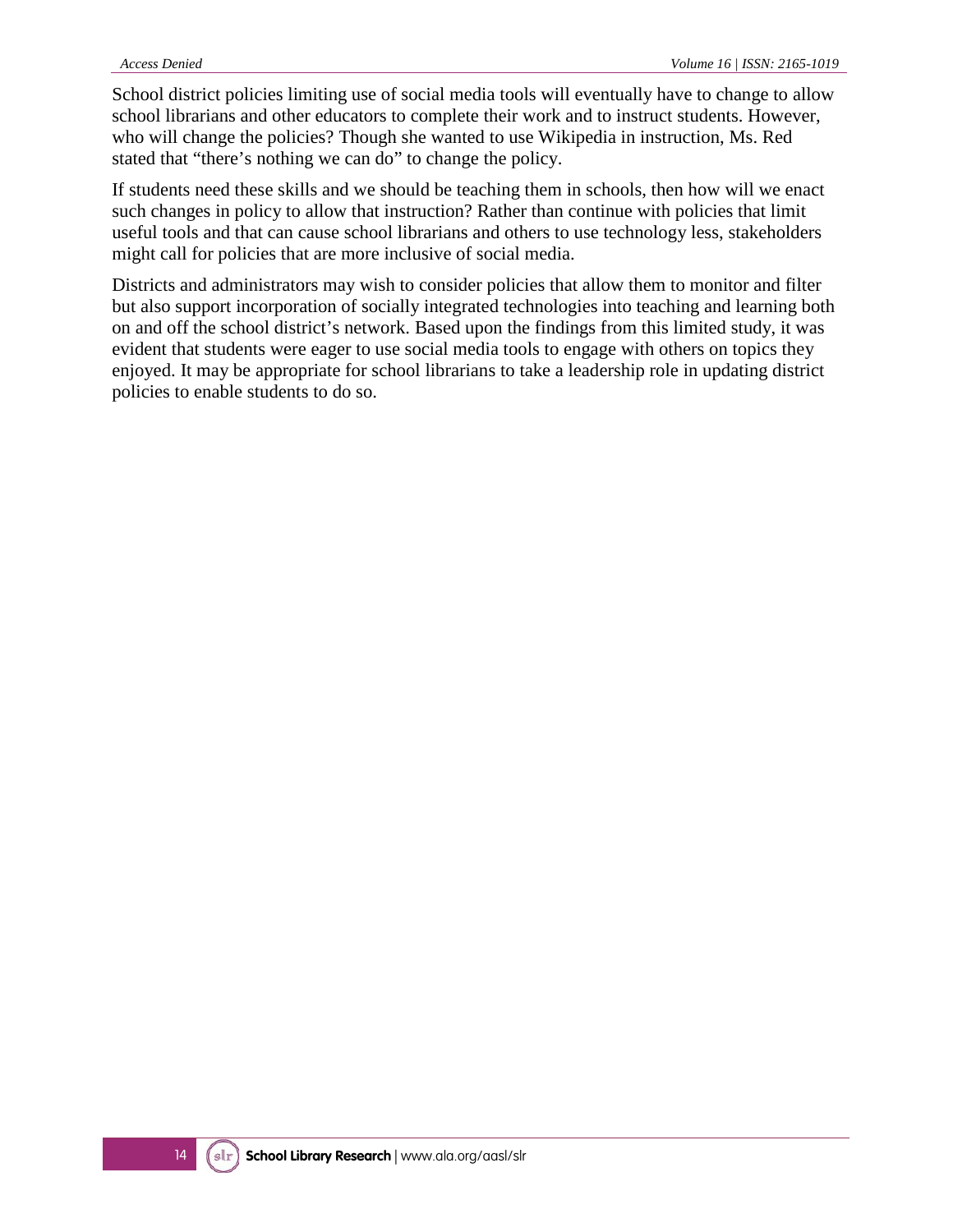### **Works Cited**

- Ahn, June. 2011. "The Effect of Social Network Sites on Adolescents' Social and Academic Development: Current Theories and Controversies." *Journal of the American Society for Information Science and Technology* 62 (8): 1435–45.
- Ahn, June, Lauren K. Bivona, and Jeffrey DiScala. 2011. "Social Media Access in K–12 Schools: Intractable Policy Controversies in an Evolving World." *Proceedings of the American Society for Information Science and Technology* 48 (1): 1–10.
- American Association of School Librarians. 2007. "Standards for the 21st-Century Learner." <www.ala.org/aasl/standards> (accessed November 13, 2013).
- Baumbach, Donna. 2009. "You Are Not Alone: Social Networks in School Library Media Centers." *Florida Media Quarterly* 34 (4): 6–11. [<http://c.ymcdn.com/sites/www.floridamedia.org/resource/resmgr/fmq/fmq\\_sum\\_2009\\_v](http://c.ymcdn.com/sites/www.floridamedia.org/resource/resmgr/fmq/fmq_sum_2009_v34_n4.pdf) [34\\_n4.pdf>](http://c.ymcdn.com/sites/www.floridamedia.org/resource/resmgr/fmq/fmq_sum_2009_v34_n4.pdf) (accessed November 13, 2013).
- boyd, danah. 2008. "Why Youth Heart Social Network Sites: The Role of Networked Publics in Teenage Social Life." In *Youth, Identity, and Digital Media*, edited by David Buckingham, 119–142. Cambridge, MA: MIT Press.
- Braun, Virginia, and Victoria Clarke. 2006. "Using Thematic Analysis in Psychology." *Qualitative Research in Psychology* 3 (2): 77–101.
- Brooks, Laura. 2009. "Social Learning by Design: The Role of Social Media." *Knowledge Quest* 37 (5): 58–60.
- Charmaz, Kathy. 2006. *Constructing Grounded Theory: A Practical Guide Through Qualitative Analysis*. Thousand Oaks, CA: Sage.
- Culp, Katie McMillan, Margaret Honey, and Ellen Mandinach. 2005. "A Retrospective on Twenty Years of Education Technology Policy." *Journal of Educational Computing Research* 32 (3): 279–307.
- Davis, Michelle R. 2010. "Social Networking Goes to School." *Education Week* 3 (3): 16, 18, 20, 22–23. <www.edweek.org/dd/articles/2010/06/16/03networking.h03.html?print=1> (accessed November 13, 2013).
- Dill, Brian J., and Ronald E. Anderson. 2003. "Ethics-Related Technology Policies in Schools." *Social Science Computer Review* 21 (3): 326–39.
- Fiehn, Barbara. 2008. "Social Networking and Your Library OPAC!" *Multimedia & Internet@Schools* 15 (5): 27–29.

———. 2009. "Social Networking through Your Library Automation System: What Librarians and Vendors Have to Say." *Multimedia & Internet@Schools* 16 (5): 28–31.

Flowers, Beverly F., and Glenda C. Rakes. 2000. "Analyses of Acceptable Use Policies Regarding the Internet in Selected K–12 Schools." *Journal of Research on Computing in Education* 32 (3): 351–65.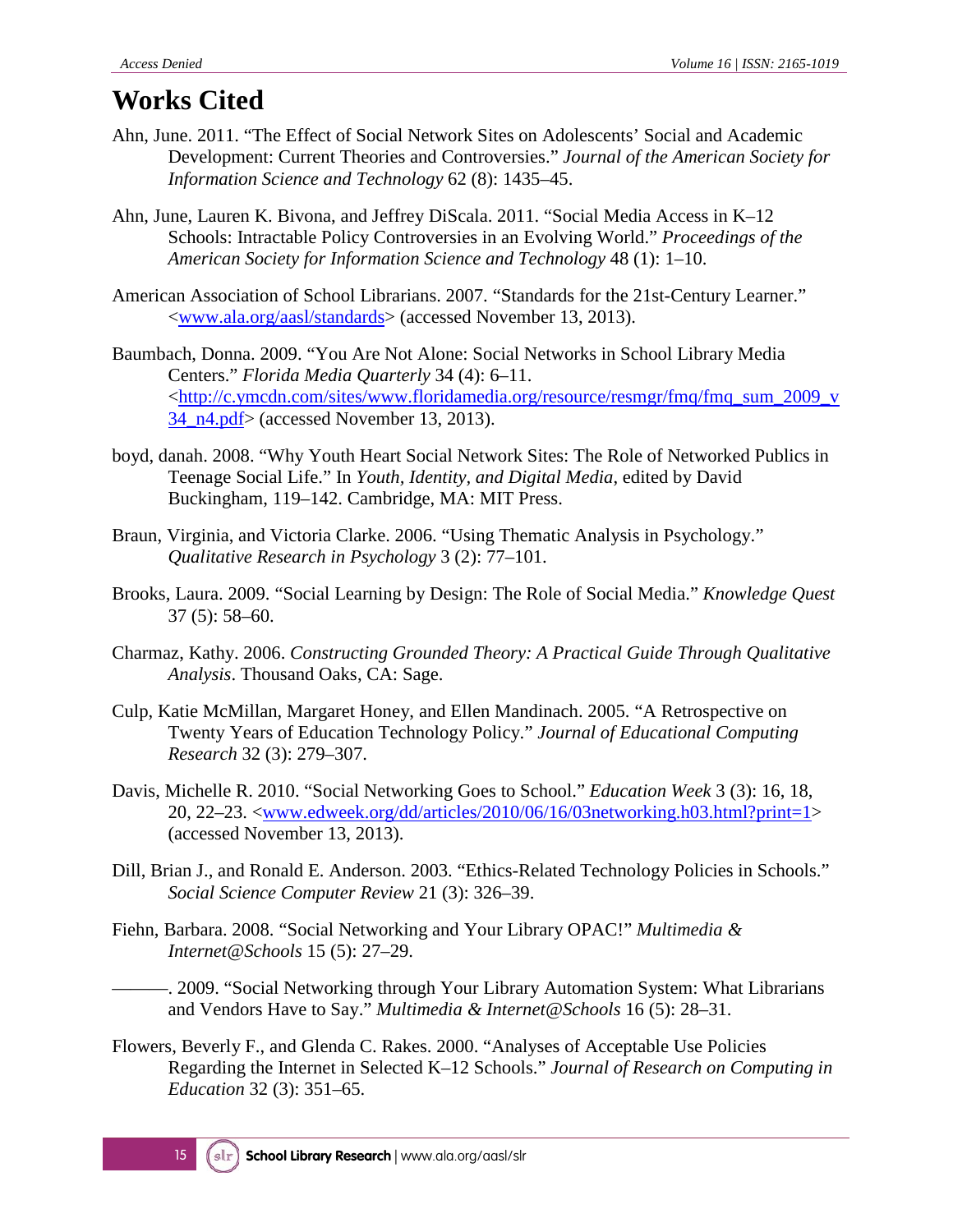- Greenhow, Christine. 2009. "Social Scholarship: Applying Social Networking Technologies to Research Practices." *Knowledge Quest* 37 (4): 42–47.
- Ito, Mikzuko, et al. 2010. *Hanging Out, Messing Around, and Geeking Out: Kids Living and Learning with New Media*. Cambridge, MA: MIT Press.
- Kaplan, Andreas M., and Michael Haenlein. 2010. "Users of the World, Unite! The Challenges and Opportunities of Social Media." *Business Horizons* 53 (1): 59–68.
- Lemke, Cheryl, et al. 2009. *Leadership for Web 2.0 in Education: Promise & Reality*. Culver City, CA: Metiri Group. [<www.ena.com/wp](http://www.ena.com/wp-content/uploads/2010/11/3COSN_Web_2.0.pdf)[content/uploads/2010/11/3COSN\\_Web\\_2.0.pdf>](http://www.ena.com/wp-content/uploads/2010/11/3COSN_Web_2.0.pdf) (accessed November 16, 2013).
- Lenhart, Amanda, Kristen Purcell, Aaron Smith, and Kathryn Zickuhr. 2010. "Social Media & Mobile Internet Use Among Teens and Young Adults." Washington, DC: Pew Internet & American Life Project. [<http://web.pewinternet.org/~/media/Files/Reports/2010/PIP\\_Social\\_Media\\_and\\_Young](http://web.pewinternet.org/~/media/Files/Reports/2010/PIP_Social_Media_and_Young_Adults_Report_Final_with_toplines.pdf) [\\_Adults\\_Report\\_Final\\_with\\_toplines.pdf>](http://web.pewinternet.org/~/media/Files/Reports/2010/PIP_Social_Media_and_Young_Adults_Report_Final_with_toplines.pdf) (accessed November 22, 2013).
- Lenhart, Amanda, Mary Madden, Aaron Smith, Kristen Purcell, Kathryn Zickuhr, and Lee Rainie. 2011. *Teens, Kindness and Cruelty on Social Network Sites: How Teens Navigate the New World of Digital Citizenship.* Washington, DC: Pew Internet & American Life Project [<http://files.eric.ed.gov/fulltext/ED537516.pdf>](http://files.eric.ed.gov/fulltext/ED537516.pdf) (accessed November 13, 2013).
- Mazer, Joseph, Richard Murphy, and Cheri Simonds. 2007. "I'll See You On 'Facebook': The Effects of Computer-Mediated Teacher Self-Disclosure on Student Motivation, Affective Learning, and Classroom Climate." *Communication Education* 56 (1): 1–17. <doi:10.1080/03634520601009710>.
- Naslund, Jo-Anne, and Dean Giustini. 2008. "Towards School Library 2.0: An Introduction to Social Software Tools for Teacher Librarians." *School Libraries Worldwide* 14 (2): 55– 67.

[<https://circle.ubc.ca/bitstream/handle/2429/30259/Naslund\\_J\\_and\\_Giustini\\_D\\_Towards](https://circle.ubc.ca/bitstream/handle/2429/30259/Naslund_J_and_Giustini_D_Towards_School_Library_2%200.pdf?sequence=1) [\\_School\\_Library\\_2%200.pdf?sequence=1>](https://circle.ubc.ca/bitstream/handle/2429/30259/Naslund_J_and_Giustini_D_Towards_School_Library_2%200.pdf?sequence=1) (accessed November 16, 2013).

- Quinn, David M. 2003. "Legal Issues in Educational Technology: Implications for School Leaders." *Educational Administration Quarterly* 39 (2): 187–207. <doi:10.1177/0013161X03251152>.
- Rivero, Victor. 2010. "Libraries Get Social—Social Media, That Is!" *Multimedia & Internet@Schools* 17 (6): 8–12. [<www.internetatschools.com/Articles/Editorial/Features/TOOLS-FOR-LEARNING-](http://www.internetatschools.com/Articles/Editorial/Features/TOOLS-FOR-LEARNING-Libraries-Get-Social-Social-Media-That-Is!-71091.aspx)[Libraries-Get-Social-Social-Media-That-Is!-71091.aspx>](http://www.internetatschools.com/Articles/Editorial/Features/TOOLS-FOR-LEARNING-Libraries-Get-Social-Social-Media-That-Is!-71091.aspx) (accessed November 16, 2013).
- Subrahmanyam, Kaveri, et al. 2008. "Online and Offline Social Networks: Use of Social Networking Sites by Emerging Adults." *Journal of Applied Developmental Psychology* 29 (6): 420–33.
- Summers, Laura L. 2009. "The Value of Social Software in School Library: Instruction, Communication, and Collaboration." *Knowledge Quest* 37 (4): 48–50.